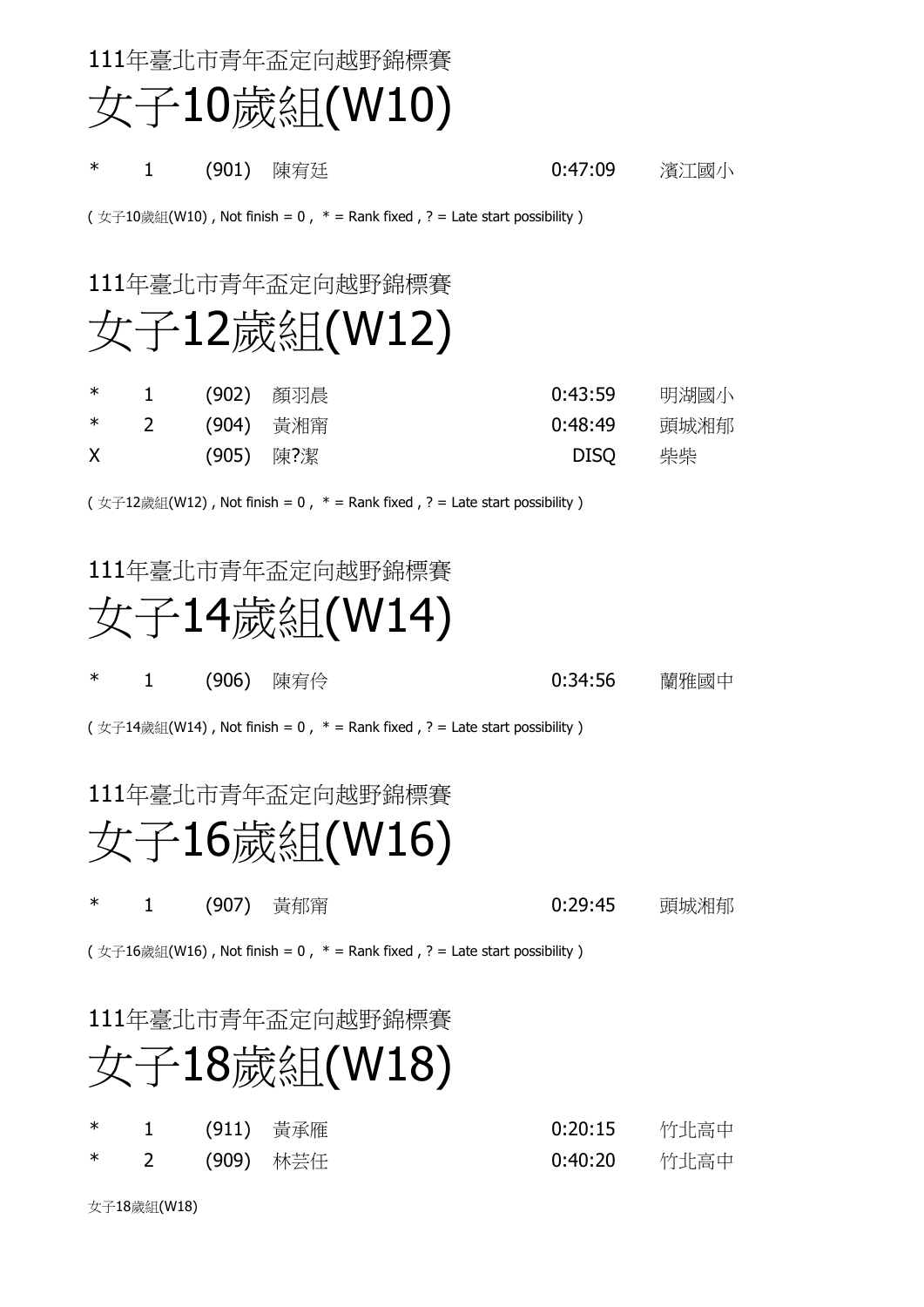( 女子18歲組(W18), Not finish = 0,  $*$  = Rank fixed, ? = Late start possibility)

### 111年臺北市青年盃定向越野錦標賽 女子20歲組(W20)

|  | *  1  (908) 吳孟臻 | 0:23:36   新竹實驗中學 |
|--|-----------------|------------------|
|  | *  2  (914) 廖羽萱 |                  |

( 女子20歲組(W20), Not finish = 0,  $*$  = Rank fixed, ? = Late start possibility)

#### 111年臺北市青年盃定向越野錦標賽



#### \* 1 (915) 王怡淳 1 - 1 (915) 巴伯克 1 - 1 (915) 巴伯克

( 女子40歲組(W40), Not finish = 0,  $*$  = Rank fixed, ? = Late start possibility)

#### 111年臺北市青年盃定向越野錦標賽

## 女子50歲組(W50)

| $\ast$ |   | (917) | 余心文 | 0:42:43     | 勤瘦神隊友 |
|--------|---|-------|-----|-------------|-------|
| ∗      |   | (918) | 陳美玲 | 0:50:42     | 頭城湘郁  |
| ∗      | 3 | (921) | 謝宇琪 | 0:51:52     | 崇德國小  |
| X      |   | (920) | 黃慈英 | <b>DISO</b> | 勤瘦神隊友 |
| X      |   | (919) | 周淑芬 | <b>DISO</b> | 老康小組  |

( 女子50歲組(W50), Not finish = 0,  $*$  = Rank fixed, ? = Late start possibility )

#### 111年臺北市青年盃定向越野錦標賽



X (930) 李碧珠 DISQ 老康小組

( 女子65歲組(W65), Not finish = 0,  $*$  = Rank fixed, ? = Late start possibility)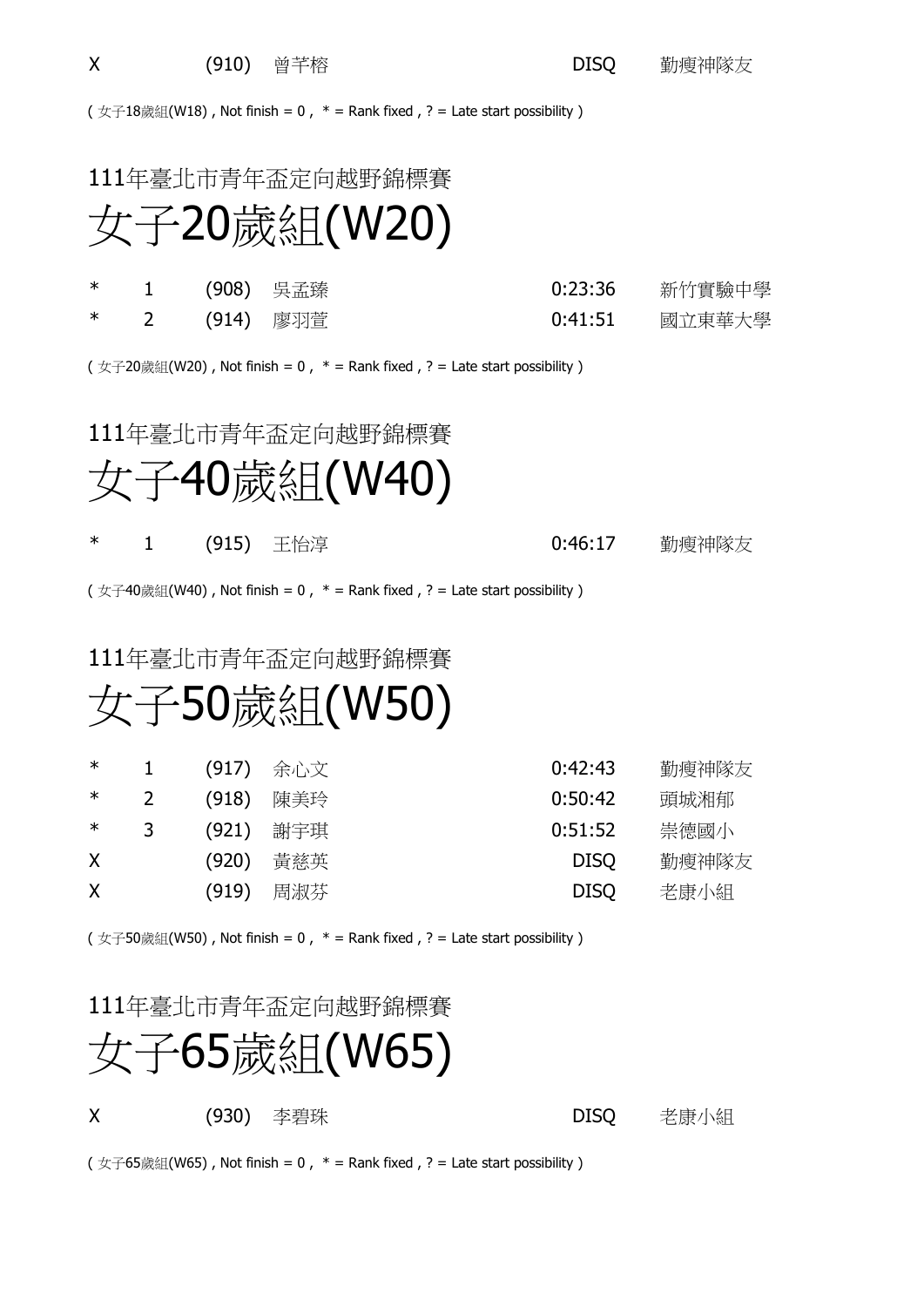### 111年臺北市青年盃定向越野錦標賽 女子70歲組(W70)

| X | (931) 柯枝端  |           | DISQ 新奇岩社會住宅 |
|---|------------|-----------|--------------|
|   | (932) 張楊春英 | DISQ 老康小組 |              |

( 女子70歲組(W70), Not finish = 0,  $*$  = Rank fixed, ? = Late start possibility)

#### 111年臺北市青年盃定向越野錦標賽

## 女子公開組(W21)

| $\ast$ |   | (938) | 劉妤婕 | 0:26:10<br>國立東華大學             |
|--------|---|-------|-----|-------------------------------|
| $\ast$ | 2 | (934) | 黃征寧 | 0:26:36<br>國立東華大學             |
| $\ast$ |   | (937) | 李昀竺 | 0:28:40<br>古老遺跡沒找隊            |
| $\ast$ | 4 | (939) | 黃祐慈 | 0:30:37<br>微笑319              |
| $\ast$ | 5 | (936) | 侯佳伶 | 0:32:23<br><b>WORLD PEACE</b> |
| $\ast$ | 6 | (935) | 簡惠卿 | 0:37:54<br>新奇岩社會住宅            |
| X      |   | (933) | 許敏萱 | <b>DISQ</b><br>愛台灣定向越野俱樂部     |

( 女子公開組(W21), Not finish = 0,  $*$  = Rank fixed, ? = Late start possibility)

#### 111年臺北市青年盃定向越野錦標賽

### 女子菁英組(WE)

| ∗      | $\mathbf{1}$   | (943) 許恩綺 | 0:21:53 | 國立東華大學   |
|--------|----------------|-----------|---------|----------|
|        | $*$ 2          | (942) 陳佳吟 | 0:23:01 | 彰化定向越野   |
|        | $*$ 3          | (940) 蘇尚昱 | 0:24:57 | 魔神仔定向越野  |
| $\ast$ | $\overline{4}$ | (941) 游雅喬 | 0:34:43 | 國立臺北教育大學 |

( 女子菁英組(WE), Not finish = 0,  $*$  = Rank fixed, ? = Late start possibility)

#### 111年臺北市青年盃定向越野錦標賽



\* 2 1 (944) 李韋辰 20:29:10 2:29:10 愛台灣定向越野俱樂部

(男子12歲組(M12), Not finish = 0,  $*$  = Rank fixed, ? = Late start possibility)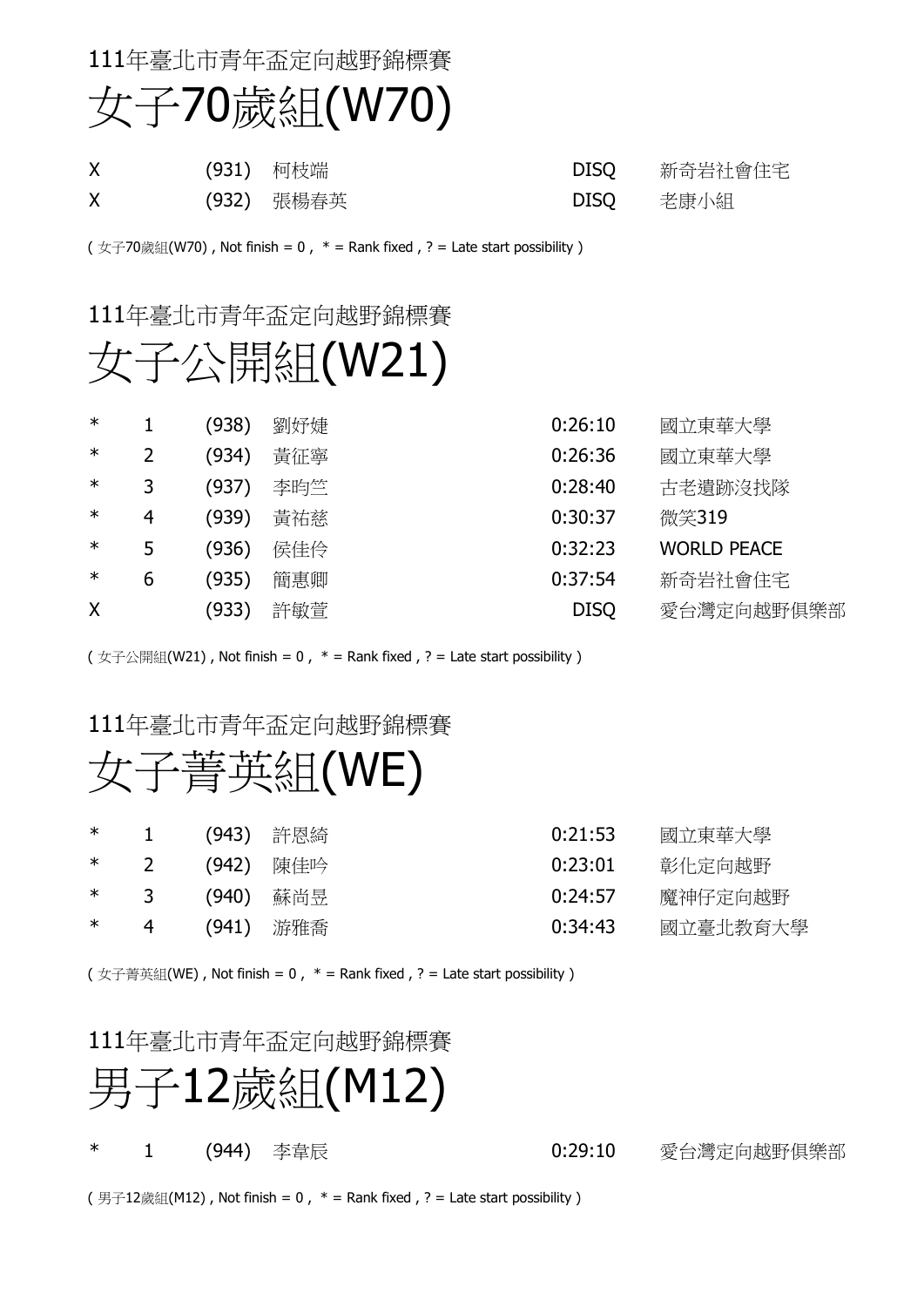| 111年臺北市青年盃定向越野錦標賽                                                           |                                                                             |             |        |  |  |  |  |
|-----------------------------------------------------------------------------|-----------------------------------------------------------------------------|-------------|--------|--|--|--|--|
|                                                                             | 男子18歲組(M18)                                                                 |             |        |  |  |  |  |
| X                                                                           | (947) 林家宇                                                                   | <b>DISQ</b> | 竹北高中   |  |  |  |  |
|                                                                             | (男子18歲組(M18), Not finish = 0, $*$ = Rank fixed, ? = Late start possibility) |             |        |  |  |  |  |
|                                                                             | 111年臺北市青年盃定向越野錦標賽<br>男子20歲組(M20)                                            |             |        |  |  |  |  |
| $\ast$<br>1                                                                 | (948) 楊子慶                                                                   | 0:28:17     | 國立東華大學 |  |  |  |  |
| (男子20歲組(M20), Not finish = 0, $*$ = Rank fixed, ? = Late start possibility) |                                                                             |             |        |  |  |  |  |
| 111年臺北市青年盃定向越野錦標賽<br>男子35歲組(M35)                                            |                                                                             |             |        |  |  |  |  |

| $\ast$       |   | (950) | 李承修 | 0:21:58     | 一個人        |
|--------------|---|-------|-----|-------------|------------|
| $\ast$       |   | (952) | 許永昌 | 0:23:22     | 愛台灣定向越野俱樂部 |
| $\ast$       | 3 | (951) | 陳譽仁 | 0:34:21     | 微笑319      |
| $\ast$       | 4 | (953) | 蔡鎮鴻 | 0:50:11     | 灰色大老鼠      |
| $\mathsf{X}$ |   | (949) | 黃鎮楊 | <b>DISQ</b> | 灰色大老鼠      |

(男子35歲組(M35), Not finish = 0,  $*$  = Rank fixed, ? = Late start possibility)

111年臺北市青年盃定向越野錦標賽

## 男子45歲組(M45)

\* 1 (955) 陳皇運 0:26:17 濱江國小

(男子45歲組(M45), Not finish =  $0$ ,  $*$  = Rank fixed, ? = Late start possibility)

#### 111年臺北市青年盃定向越野錦標賽



\* 1 (957) 林招貴 0:22:46 Hong Kong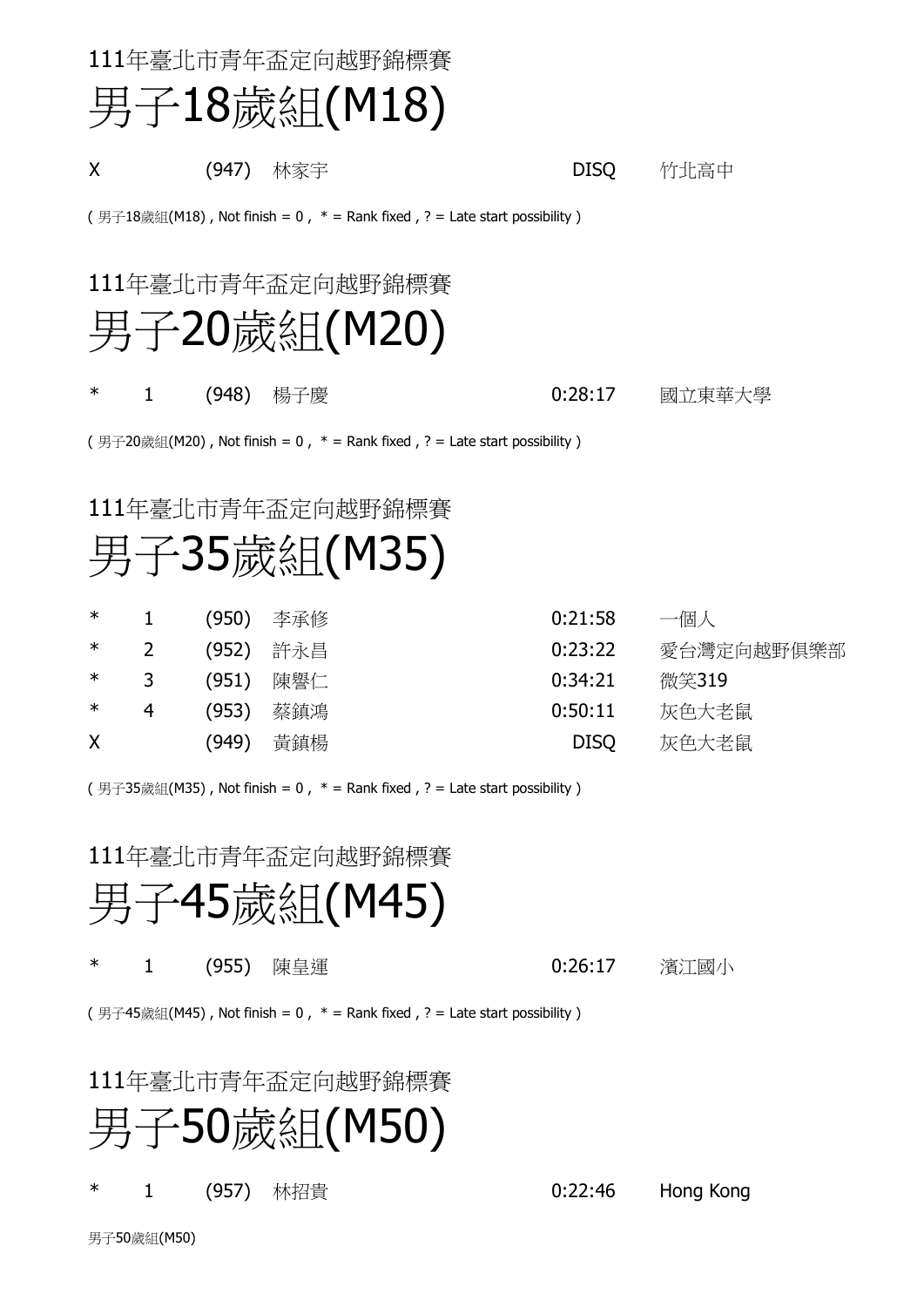(男子50歲組(M50), Not finish = 0,  $*$  = Rank fixed, ? = Late start possibility)

### 111年臺北市青年盃定向越野錦標賽

# 男子70歲組(M70)

**X** (963) 張龍旺 **DISQ** 老康小組

(男子70歲組(M70), Not finish = 0,  $*$  = Rank fixed, ? = Late start possibility)

#### 111年臺北市青年盃定向越野錦標賽

### 男子公開組(M21)

| $\ast$ | 1  | (946) | 吳孟翰 | 0:18:05<br>新竹實驗中學             |
|--------|----|-------|-----|-------------------------------|
| $\ast$ | 2  | (967) | 徐群逸 | 0:19:37<br>愛台灣定向越野俱樂部         |
| $\ast$ | 3  | (975) | 李承駿 | 0:20:57<br>古老遺跡沒找隊            |
| $\ast$ | 4  | (976) | 洪文章 | 0:21:45<br>$\blacksquare$     |
| $\ast$ | 5  | (998) | 張宇中 | 0:27:10<br>新奇岩社會住宅            |
| $\ast$ | 6  | (978) | 張文福 | 0:28:04<br>國立東華大學             |
| $\ast$ | 7  | (965) | 劉傑笙 | 0:28:15<br>純愛戰士               |
| $\ast$ | 8  | (977) | 劉岢翰 | 0:28:57<br>愛台灣定向越野俱樂部         |
| $\ast$ | 9  | (972) | 吳興亞 | 0:33:14<br> 純愛戰士 乙骨憂太         |
| $\ast$ | 10 | (971) | 鄭信宏 | 0:36:47<br>$\blacksquare$     |
| $\ast$ | 11 | (966) | 鄭旭晃 | 0:37:11<br><b>WORLD PEACE</b> |
| $\ast$ | 12 | (974) | 陳立彬 | 0:38:45<br>新奇岩社會住宅            |
| $\ast$ | 13 | (973) | 林佑承 | 0:39:34<br>稽查隊                |
| Χ      |    | (969) | 陳柏宇 | <b>DISQ</b><br>國立東華大學         |
| X      |    | (968) | 簡銘傑 | <b>DISQ</b><br>新奇岩社會住宅        |
| Χ      |    | (964) | 蔡昀軒 | <b>DISQ</b><br>國立東華大學         |

(男子公開組(M21), Not finish = 0,  $*$  = Rank fixed, ? = Late start possibility)

#### 111年臺北市青年盃定向越野錦標賽



\* 2 1 (984) 陳彥龍 カランチン 16:43 愛台灣定向越野俱樂部